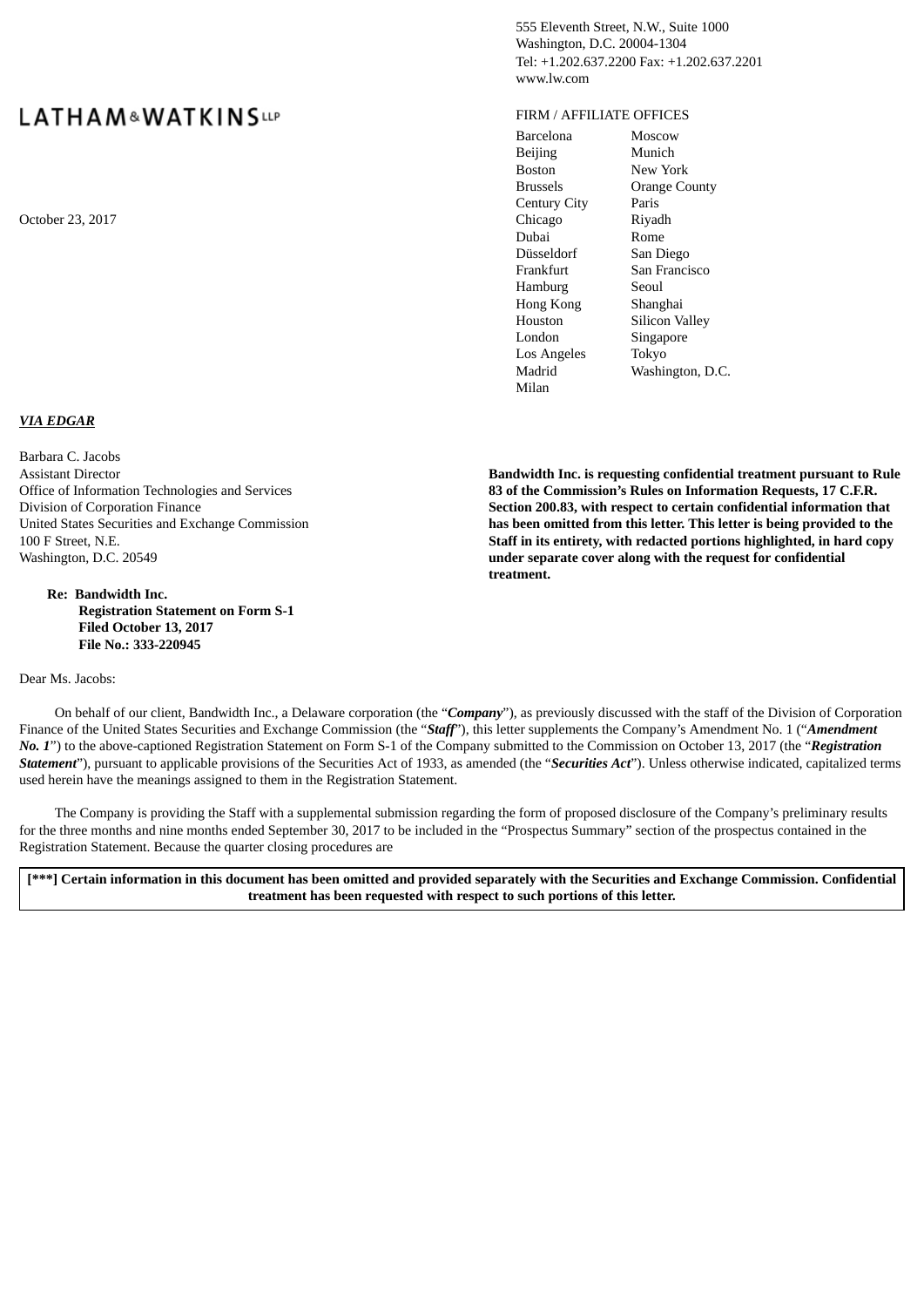## **LATHAM&WATKINSLIP**

still in progress, the Company cannot provide final numbers for the estimated results at this time; however, the Company respectfully requests that the Staff review the following proposed disclosure in advance of its inclusion in the Registration Statement:

#### **Preliminary Financial Results for the Three and Nine Months Ended September 30, 2017**

Our financial results for the three and nine months ended September 30, 2016 and 2017 are not yet complete and will not be available until after the completion of this offering. Accordingly, we are presenting below certain preliminary estimated unaudited financial results for the three and nine months ended September 30, 2016 and 2017. Our preliminary estimated results contained in this prospectus have been prepared by our management in good faith based upon our internal reporting for the three and nine months ended September 30, 2016 and 2017. These estimates are preliminary and actual results may be outside of the provided range. Additionally, our estimated results are forward-looking statements based solely on information available to us as of the date of this prospectus and may differ materially from actual results, although we have not identified any unusual or unique trends that occurred during the period presented. Actual results remain subject to the completion of management's review and our other financial closing procedures. Therefore, you should not place undue reliance on this preliminary data. Please refer to "Special Note Regarding Forward-Looking Statements." These preliminary estimated unaudited financial results should be read in conjunction with "Management's Discussion and Analysis of Financial Condition and Results of Operations" and the consolidated financial statements and related notes thereto included elsewhere in this prospectus. For additional information, please see "Risk Factors."

The preliminary estimated unaudited financial results included in this prospectus have been prepared by and are the responsibility of our management, and our independent registered public accounting firm has not audited, reviewed, compiled or performed any procedures with respect to the preliminary financial results.

The preliminary estimated unaudited financial results disclosed below reflect management's estimates based solely upon information available as of the date of this prospectus and are not a comprehensive statement of our financial results for the three and nine months ended September 30, 2016 and 2017. The information presented herein should not be considered a substitute for the financial information to be filed with the SEC in our Quarterly Report on Form 10-Q for the three and nine months ended September 30, 2016 and 2017 once it becomes available. We have no intention or obligation to update the preliminary estimated unaudited financial results in this prospectus prior to filing our Quarterly Report on Form 10-Q for the three and nine months ended September 30, 2016 and 2017.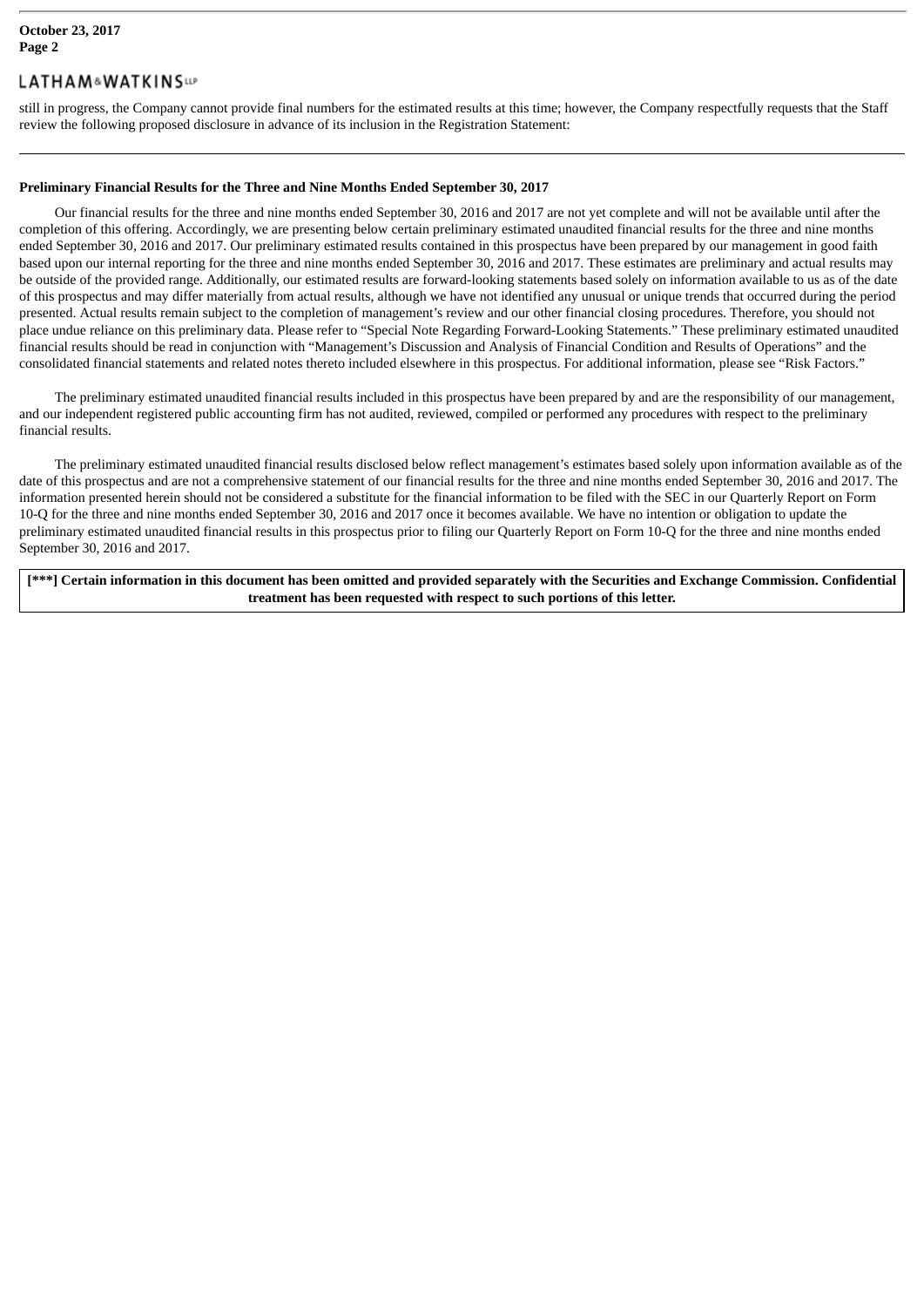#### **October 23, 2017 Page 3**

## **LATHAM&WATKINSLIP**

|                                                | <b>Three Months Ended</b><br>September 30, |                |           | <b>Nine Months Ended</b><br>September 30, |            |           |
|------------------------------------------------|--------------------------------------------|----------------|-----------|-------------------------------------------|------------|-----------|
|                                                |                                            |                |           |                                           |            |           |
|                                                | 2016<br>2017 Range                         |                |           | 2016                                      | 2017 Range |           |
|                                                |                                            | Low            | High      |                                           | Low        | High      |
|                                                |                                            | (In thousands) |           |                                           |            |           |
| Revenue                                        |                                            |                |           |                                           |            |           |
| CPaaS revenue                                  | \$30,249                                   | $$$ [***]      | $S$ [***] | 86,900<br>\$                              | $$$ [***]  | $$[***]$  |
| Other revenue                                  | 8,354                                      | [***]          | $[***]$   | 26,472                                    | [***]      | $[***]$   |
| Total revenue                                  | \$38,603                                   | $$[***]$       | $S$ [***] | \$113,372                                 | $$[***]$   | $$[***]$  |
| Income from continuing operations              | 4,017                                      | $\bullet$      | $\bullet$ | 11,589                                    | $\bullet$  | $\bullet$ |
| Number of active CPaaS customer accounts $(1)$ | 781                                        | 918            |           | 781                                       | 918        |           |

(1) Number presented is actual number of active CPaaS customer accounts as of September 30, 2017.

#### *Comparison of the Three Months Ended September 30, 2016 and 2017*

We estimate that total revenue will be between  $\frac{1}{2}$  \*\*\*] million and  $\frac{1}{2}$  million for the three months ended September 30, 2017 compared to \$38.6 million for the three months ended September 30, 2016. We estimate that CPaaS revenue will be between  $\frac{1}{8}$ [\*\*\*] million and  $\frac{1}{8}$ [\*\*\*] million for the three months ended September 30, 2017 compared to \$30.2 million for the three months ended September 30, 2016. The increase in CPaaS revenue was primarily attributable to an increase in the usage of all our service offerings, particularly our voice and messaging usage, and additionally our phone number services and 911-enabled phone number services. The increase in usage was attributable, in part, to an 18% increase in the number of active CPaaS customer accounts. The overall increase in CPaaS revenue is estimated to be partially offset by pricing decreases that we have implemented over time with our customers in the form of lower usage prices to increase the reach and scale of our platform. In addition, we estimate that our dollar based net retention rate decreased during the period, consistent with the prior interim periods in 2017 primarily due to a strategic decision to no longer service a particular customer. We estimate that Other revenue will be between  $\frac{1}{2}$ [\*\*\*] million and  $\frac{1}{2}$ [\*\*\*] million for the three months ended September 30, 2017 compared to \$8.4 million for the three months ended September 30, 2016. The decrease in Other revenue is primarily attributable to the expected decline in legacy services, which was partially offset by an increase in indirect revenue.

We estimate that income from continuing operations will be between  $\{\ \bullet \ \}$  million and  $\{\ \bullet \ \}$  million for the three months ended September 30, 2017 compared to \$4.0 million for the three months ended September 30, 2016. The decrease in income from continuing operations is primarily attributable to increased operating expenses. The most significant driver of this increase in operating expenses is higher general and administrative expenses, primarily due to public company readiness costs. Other factors increasing operating expenses include higher research and development expense as we continued to invest in headcount and product development, as well as higher sales and marketing expense, primarily due to additional headcount. The decrease in income from continuing operations was partially offset by higher revenue and higher gross profit.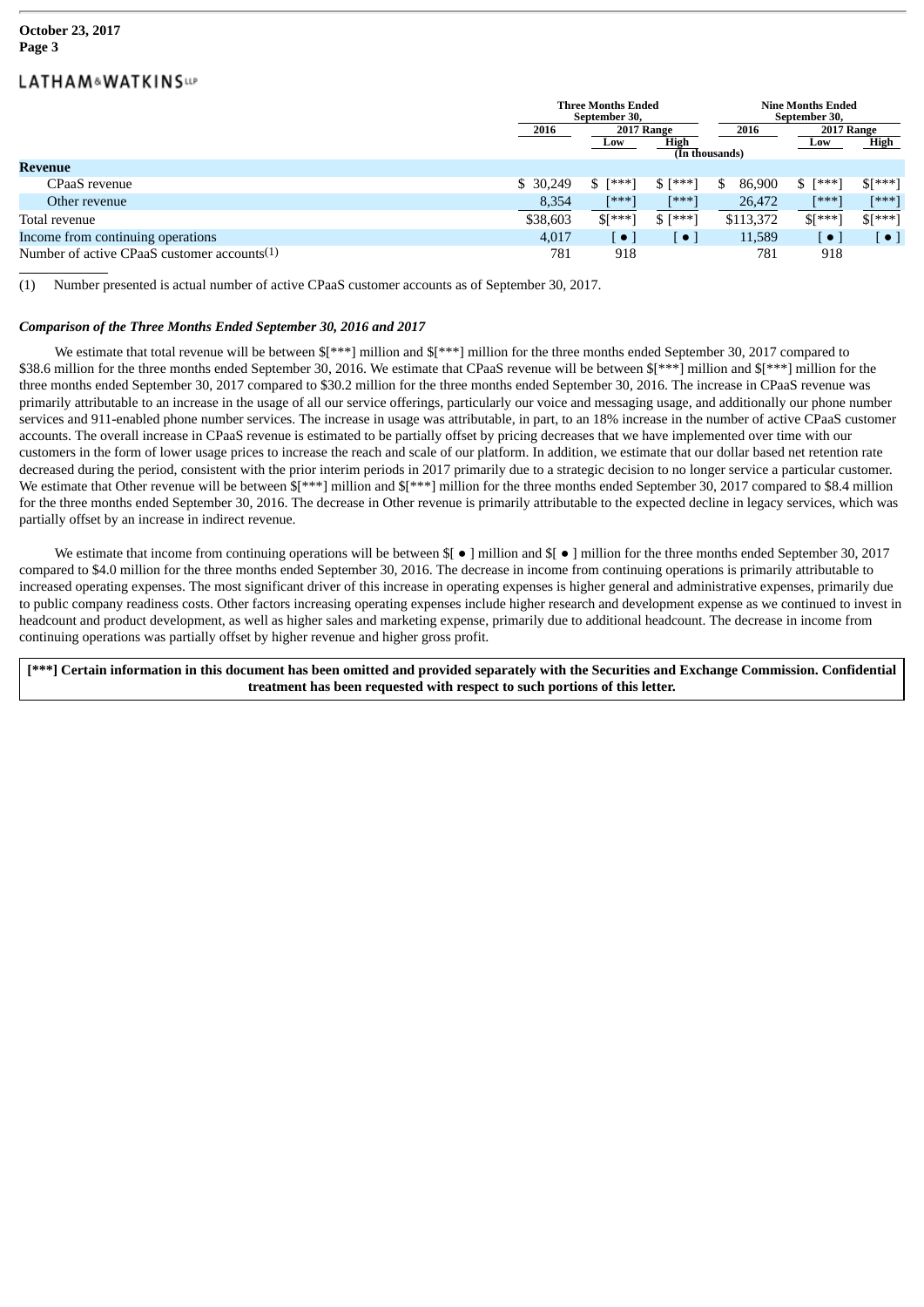#### **October 23, 2017 Page 4**

## **LATHAM&WATKINSLIP**

#### *Comparison of the Nine Months Ended September 30, 2016 and 2017*

We estimate that total revenue will be between  $f***$ ] million and  $f***$ ] million for the nine months ended September 30, 2017 compared to \$113.4 million for the nine months ended September 30, 2016. We estimate that CPaaS revenue will be between \$[\*\*\*] million and \$[\*\*\*] million for the nine months ended September 30, 2017 compared to \$86.9 million for the nine months ended September 30, 2016. The increase in CPaaS revenue was primarily attributable to an increase in the usage of all our service offerings, particularly our voice and messaging usage, and additionally our phone number services and 911-enabled phone number services. The increase in usage was attributable, in part, to an 18% increase in the number of active CPaaS customer accounts. This overall increase in CPaaS revenue is estimated to be partially offset by pricing decreases that we have implemented over time with our customers in the form of lower usage prices to increase the reach and scale of our platform. In addition, we estimate that our dollar based net retention rate decreased during the nine months ended September 30, 2017 primarily due to a strategic decision to no longer service a particular customer. We estimate that Other revenue will be between \$[\*\*\*] million and \$[\*\*\*] million for the nine months ended September 30, 2017 compared to \$26.5 million for the nine months ended September 30, 2016. The decrease in Other revenue is primarily attributable to the expected decline in legacy services and a decline in indirect revenue.

We estimate that income from continuing operations will be between \$[ ● ] million and \$[ ● ] million for the nine months ended September 30, 2017 compared to \$11.6 million for the nine months ended September 30, 2016. The decrease in income from continuing operations is primarily attributable to increased operating expenses. The most significant driver of this increase in operating expenses is higher general and administrative expenses, primarily due to public company readiness costs. Other factors increasing operating expenses include higher research and development expense and higher sales and marketing expense, primarily due to additional headcount. The decrease in income from continuing operations was partially offset by higher revenue and higher gross profit.

The Company and the underwriters are currently preparing to circulate copies of the preliminary prospectus in connection with the offering of shares of the Company's Class A common stock as early as on or about Monday, October 30, 2017. We would be grateful for the Staff's efforts to provide any further comments as soon as possible.

If you have any questions or comments regarding this letter, please do not hesitate to contact me at (212) 906-1311 or my colleague, Shagufa Hossain, at (202) 637-2323.

Very truly yours,

/s/ Michael Benjamin

Michael Benjamin of LATHAM & WATKINS LLP